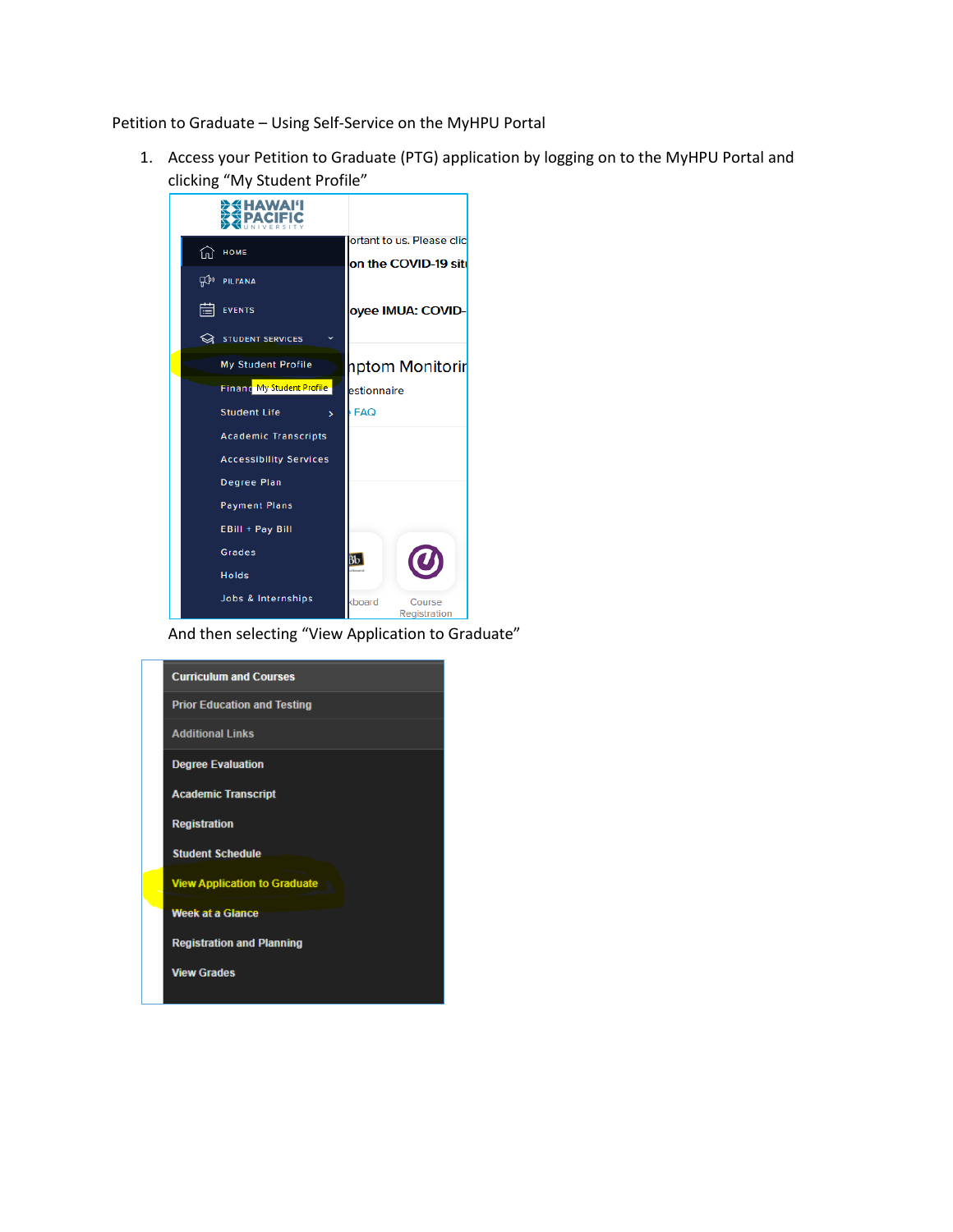2. If prompted, select the term that you have most recently registered for. You must be registered in a term in order to complete a self-service application. If you are not currently registered, you must complete the **Paper PTG Process**.



| <b>Curriculum Term Selection</b>                                                                                         |
|--------------------------------------------------------------------------------------------------------------------------|
| Home > Student Services and Financial Aid > Student Records > Apply to Graduate                                          |
|                                                                                                                          |
| Select the current term that you are registered for. You will select the term that you wish to graduate in a later step. |
| Select a Term: Spring 2022 v                                                                                             |
| <b>Submit</b>                                                                                                            |
|                                                                                                                          |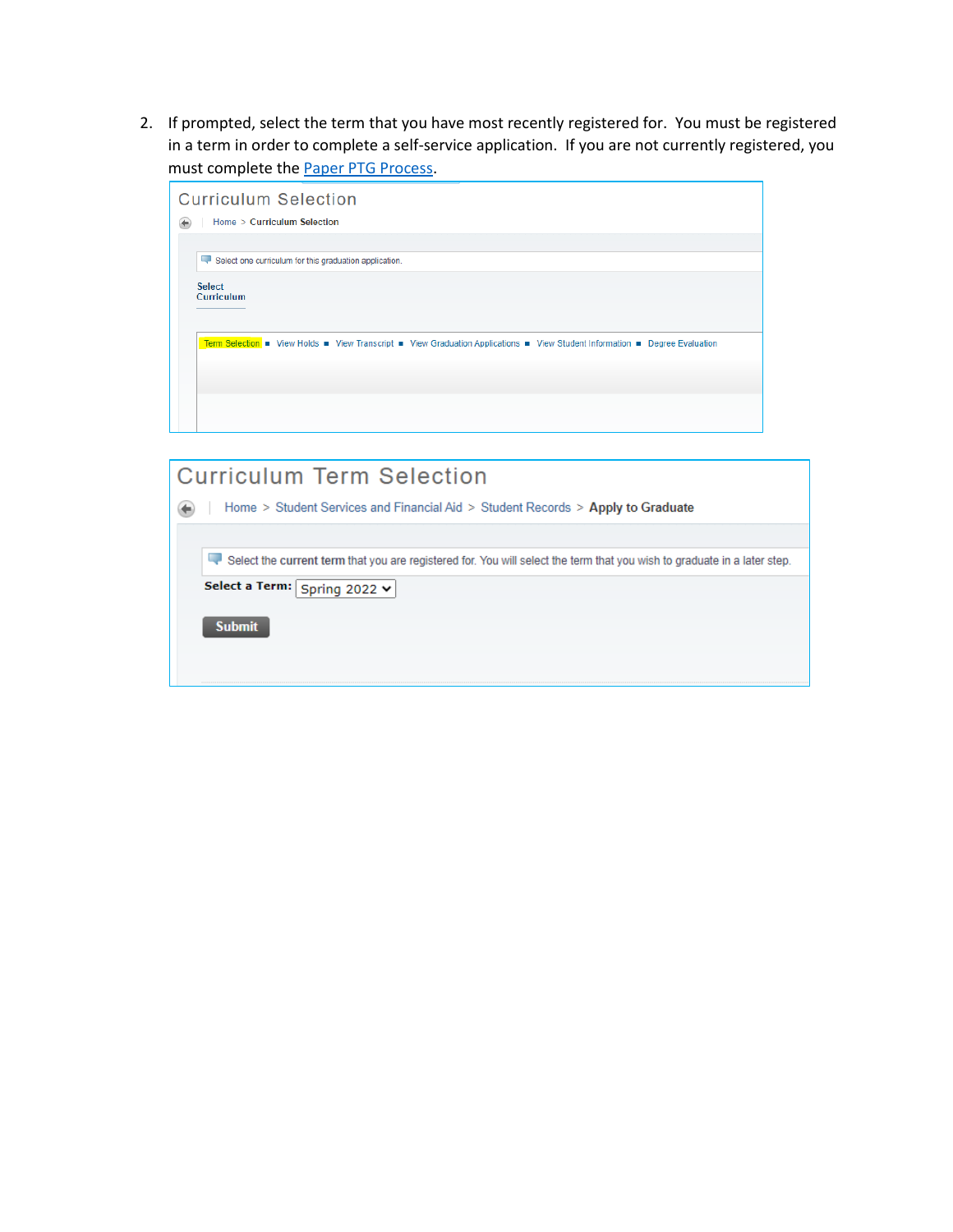3. Verify and select the degree program that you are applying to graduate with. Hit Continue. If your intended program is not displayed or if there are errors, it is likely because a Change of Program has not been submitted. If your program is incorrect, you must complete the Paper [PTG Process.](https://www.hpu.edu/registrar/academic-forms.html)

| <b>Curriculum Selection</b> |                                                                                                                             |
|-----------------------------|-----------------------------------------------------------------------------------------------------------------------------|
|                             | Home > Curriculum Selection                                                                                                 |
|                             |                                                                                                                             |
|                             | Select one curriculum for this graduation application.                                                                      |
| <b>Select Curriculum</b>    |                                                                                                                             |
| <b>Current Program</b><br>⋒ |                                                                                                                             |
|                             | Bachelor of Science in Nursing                                                                                              |
| Level:                      | Undergraduate                                                                                                               |
| Program:                    | Bachelor of Science in Nursing                                                                                              |
| College:                    | College of Health and Society                                                                                               |
| Major:                      | Nursing                                                                                                                     |
|                             |                                                                                                                             |
| <b>Continue</b>             |                                                                                                                             |
|                             |                                                                                                                             |
|                             | Term Selection · View Holds · View Transcript · View Graduation Applications · View Student Information · Degree Evaluation |
|                             |                                                                                                                             |

4. Select the Graduation Date that corresponds to the Date that you will complete all requirements of your degree program. Hit CONTINUE.

| <b>Graduation Date Selection</b>               |                                                                                                        |
|------------------------------------------------|--------------------------------------------------------------------------------------------------------|
| Home > Graduation Date Selection               |                                                                                                        |
|                                                |                                                                                                        |
| Select a date for your expected graduation.    |                                                                                                        |
| * indicates required field                     |                                                                                                        |
| Curriculum                                     |                                                                                                        |
| <b>Current Program</b>                         |                                                                                                        |
| Bachelor of Science in Nursing                 |                                                                                                        |
| Level:                                         | Undergraduate                                                                                          |
| Program:                                       | Bachelor of Science in Nursing                                                                         |
| College:                                       | College of Health and Society                                                                          |
| Major:                                         | Nursing                                                                                                |
| <b>Select Graduation Date</b>                  |                                                                                                        |
| Graduation Date:*                              | <b>None</b><br>None                                                                                    |
| <b>Continue</b>                                | Date:Dec 18, 2022 Term:Fall 2022 Year:2022-2023<br>Date:Jan 08, 2023 Term: Winter 2022 Year: 2023-2024 |
| View Transcript • View Graduation Applications |                                                                                                        |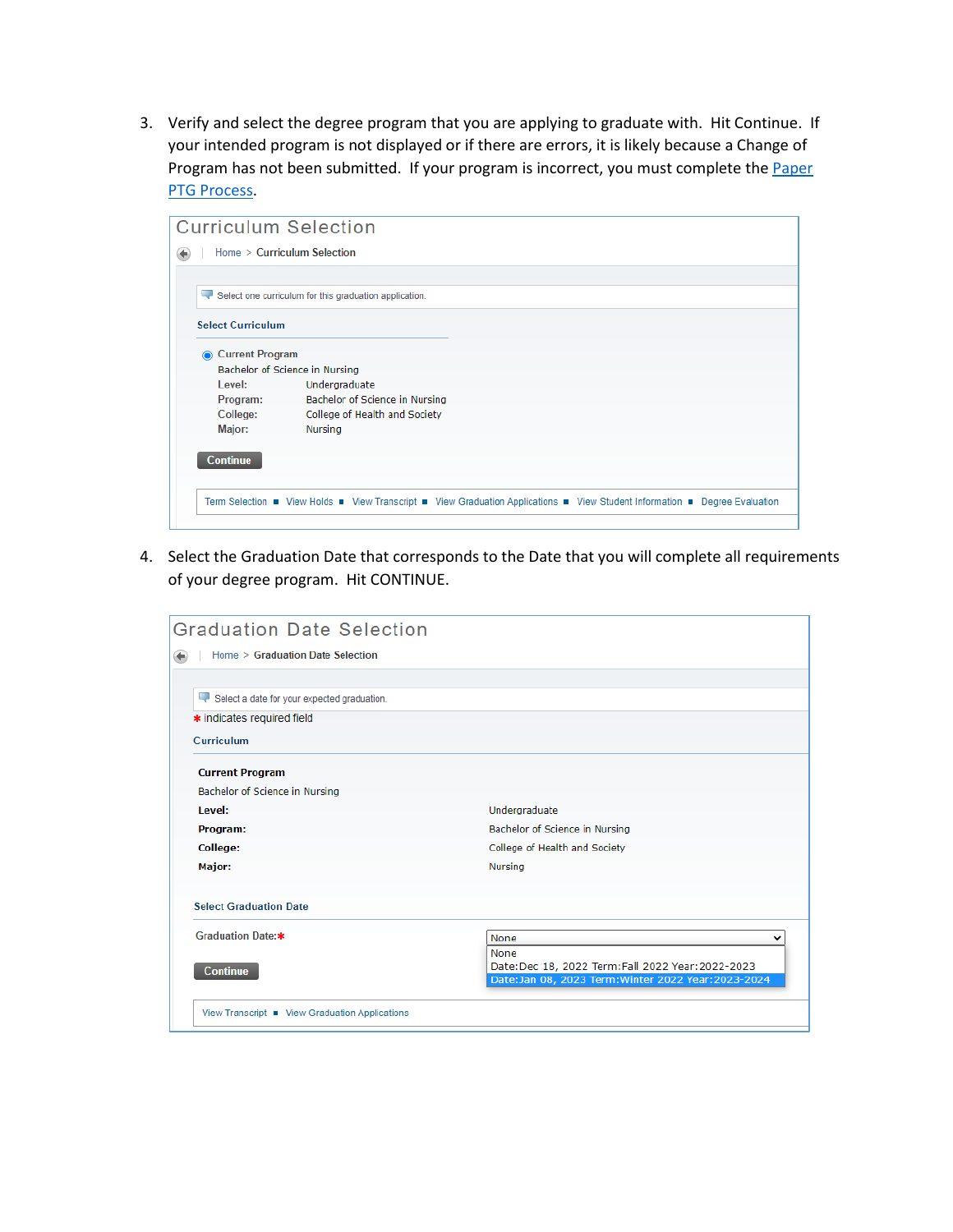5. Select your Diploma Name. You may use your current name as displayed or select NEW to enter a version of your legal name as your Diploma Name. Please note that your legal name or an accepted version of your legal name must be entered. Any name that differs from your legal name on file with HPU will be rejected. To update your legal name with HPU, please complete a [Change of Student Information Form.](https://www.hpu.edu/registrar/files/student-information-change-form.pdf)

| Diploma Name Selection                                                   |                                                                                                                                                                                                                       |
|--------------------------------------------------------------------------|-----------------------------------------------------------------------------------------------------------------------------------------------------------------------------------------------------------------------|
| Home > Diploma Name Selection                                            |                                                                                                                                                                                                                       |
|                                                                          |                                                                                                                                                                                                                       |
|                                                                          | Firer the name to be printed on your diploma. Use "One of your Names" to select or change the name to be printed on your diploma. If a current diploma name exists, you may keep it by selecting "Keep Diploma Name." |
| * indicates required field                                               |                                                                                                                                                                                                                       |
| <b>Name</b>                                                              |                                                                                                                                                                                                                       |
| Name:                                                                    | David Scott Barrowclough                                                                                                                                                                                              |
| <b>Current Diploma Name:</b>                                             |                                                                                                                                                                                                                       |
| Select a Name for your Diploma                                           |                                                                                                                                                                                                                       |
| One of your Names:*                                                      | <b>None</b>                                                                                                                                                                                                           |
| <b>Continue</b>                                                          | <b>None</b><br><b>New</b><br>Current Name (David S. Barrowclough)                                                                                                                                                     |
|                                                                          |                                                                                                                                                                                                                       |
| View Transcript • View Graduation Applications • Name Change Information |                                                                                                                                                                                                                       |

If you select NEW, you will be able to enter your name updates:

| Diploma Name Selection                                                   |            |
|--------------------------------------------------------------------------|------------|
| Home > Diploma Name Selection<br>€                                       |            |
|                                                                          |            |
| Enter the name to be printed on your diploma.                            |            |
| * indicates required field                                               |            |
| <b>Name For Diploma</b>                                                  |            |
| <b>First Name:</b>                                                       | <b>HPU</b> |
| <b>Middle Name:</b>                                                      |            |
| Last Name:*                                                              | Sharky     |
| Suffix:                                                                  |            |
|                                                                          |            |
| <b>Continue</b>                                                          |            |
|                                                                          |            |
| View Transcript • View Graduation Applications • Name Change Information |            |
|                                                                          |            |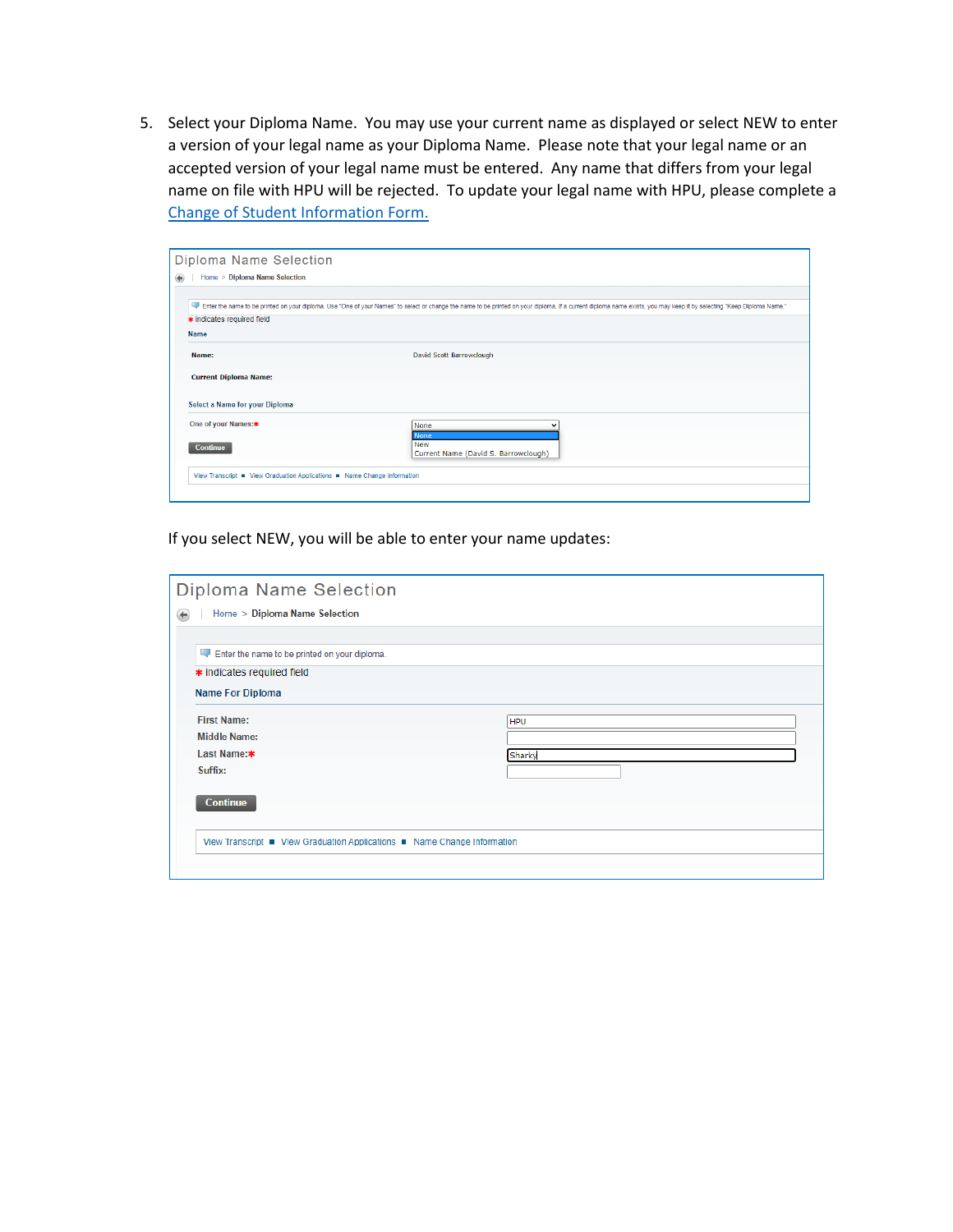6. Select an Address for your Diploma (the address that you would like your diploma mailed to). You can select your current address from the drop down or enter a new one:

| Diploma Mailing Address Selection                                                                                                                  |                          |
|----------------------------------------------------------------------------------------------------------------------------------------------------|--------------------------|
| Home > Diploma Mailing Address Selection                                                                                                           |                          |
|                                                                                                                                                    |                          |
| Please enter or edit a new mailing address for your diploma. Use "One of your Addresses" to select or change the mailing address for your diploma. |                          |
| * indicates required field                                                                                                                         |                          |
| <b>Current Diploma Mailing Address</b>                                                                                                             |                          |
| Select an Address for your Diploma                                                                                                                 |                          |
| One of your Addresses:*                                                                                                                            | None<br>None             |
| <b>Continue</b>                                                                                                                                    | <b>New</b><br>Mailing (I |
| View Transcript ■ View Graduation Applications ■ View Addresses And Phones                                                                         |                          |
|                                                                                                                                                    |                          |
|                                                                                                                                                    |                          |